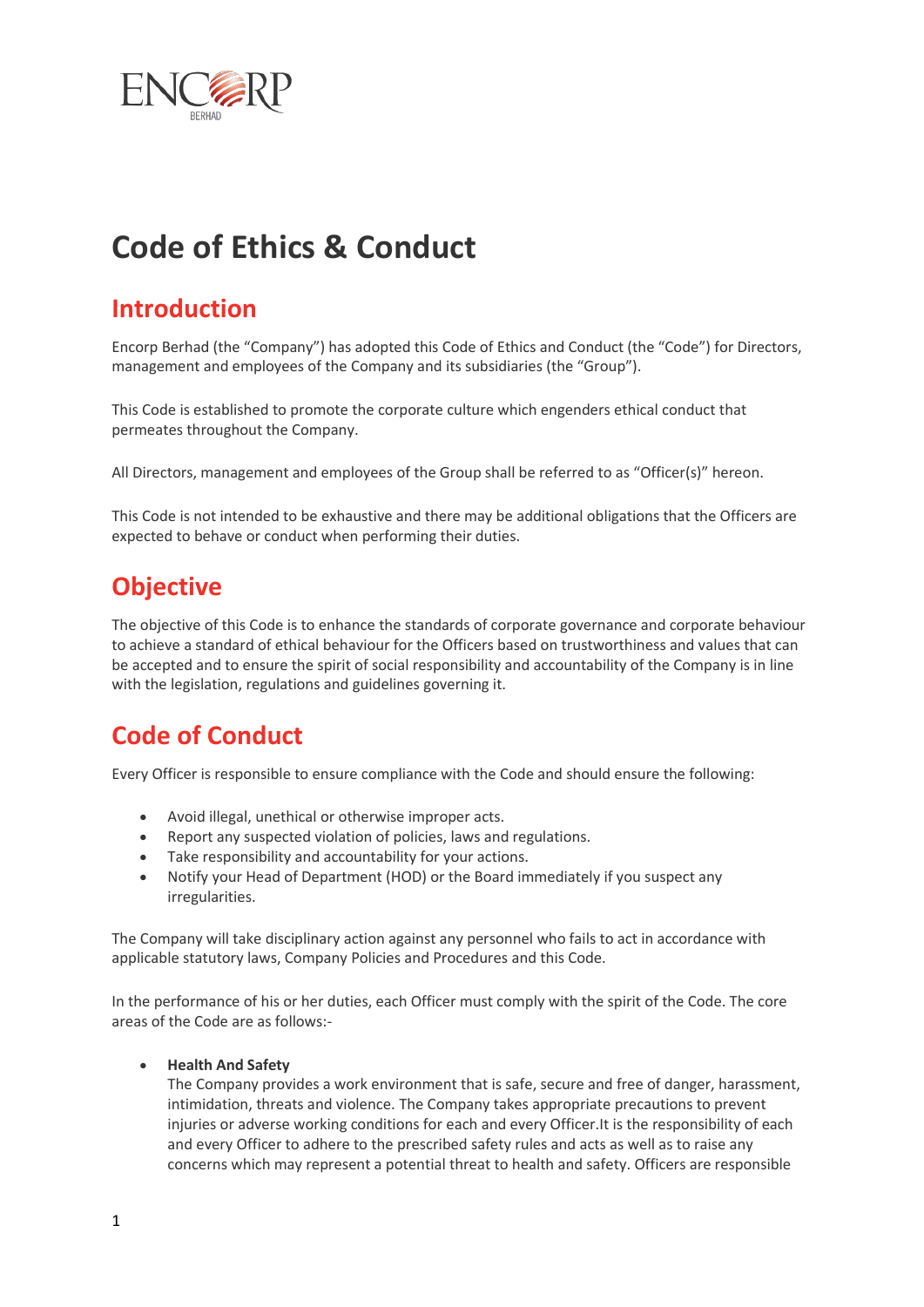

for reporting injuries and unsafe work practices or conditions as soon as they being discovered or become known.

#### **Conflict of Interest**

The Officers should avoid involving in situations where there is a conflict of interest between them as individuals and the interest of the Group. Officers must not use their position or knowledge gained directly or indirectly in the course of their duties or employment for private or personal advantage, whether directly or indirectly.

#### **Confidential Information**

All information obtained in the course of engagement and/or employment with the Company shall be deemed to be strictly confidential and shall not be disclosed to any third party without the consent of the Company. This measure applies to all Officers both during and after the service with the Company.

Except with the permission of the Company, an Officer shall not make any unauthorized public statement, circulate, divulge or communicate with any customer, member of the public, media or government or statutory bodies on the policies or decision of the Company on any issue, or any other information or details in respect of the Company's business.

#### **Inside Information**

No Officer shall use price sensitive non-public information for personal benefit. Officers are prohibited to trade in securities or to provide information to others to trade in securities of the Company and/or related listed companies until the Inside Information is publicly released.

#### **Gifts And Business Courtesies**

Officers must exercise caution in relation to offering or accepting gifts and business courtesies. Officers should accept gifts in relation to cultural celebrations only. Any other gifts received by Officers shall be declared to the Company.

#### **Company Records And Internal Controls**

The Company's records must be prepared accurately and honestly, both by accountants who prepare financial statements and by officers who contribute to the creation of business records, for example, by submitting expense records, time sheets, order and invoice records. Reliable internal controls are critical for proper, complete and accurate accounting and financial reporting. Officers must understand the internal controls relevant to their positions and comply with the policies and procedures related to those controls to ensuring that effective and reliable business processes are in place.

#### **Company Assets**

Officers are accountable both for safeguarding all assets entrusted to them, including the Company's information resources, records, materials, facilities and equipment under their care or control, from loss, theft, waste, misappropriation or infringement and for using the assets to advance the interests of the Company.

All Officers have an affirmative duty to immediately report the theft, loss or misappropriation of any Company assets, including financial assets, physical assets, information assets and electronic assets to the management.

#### **Sexual Harassment**

Sexual harassment by any Officer is unacceptable. Any questions concerning issues of sexual